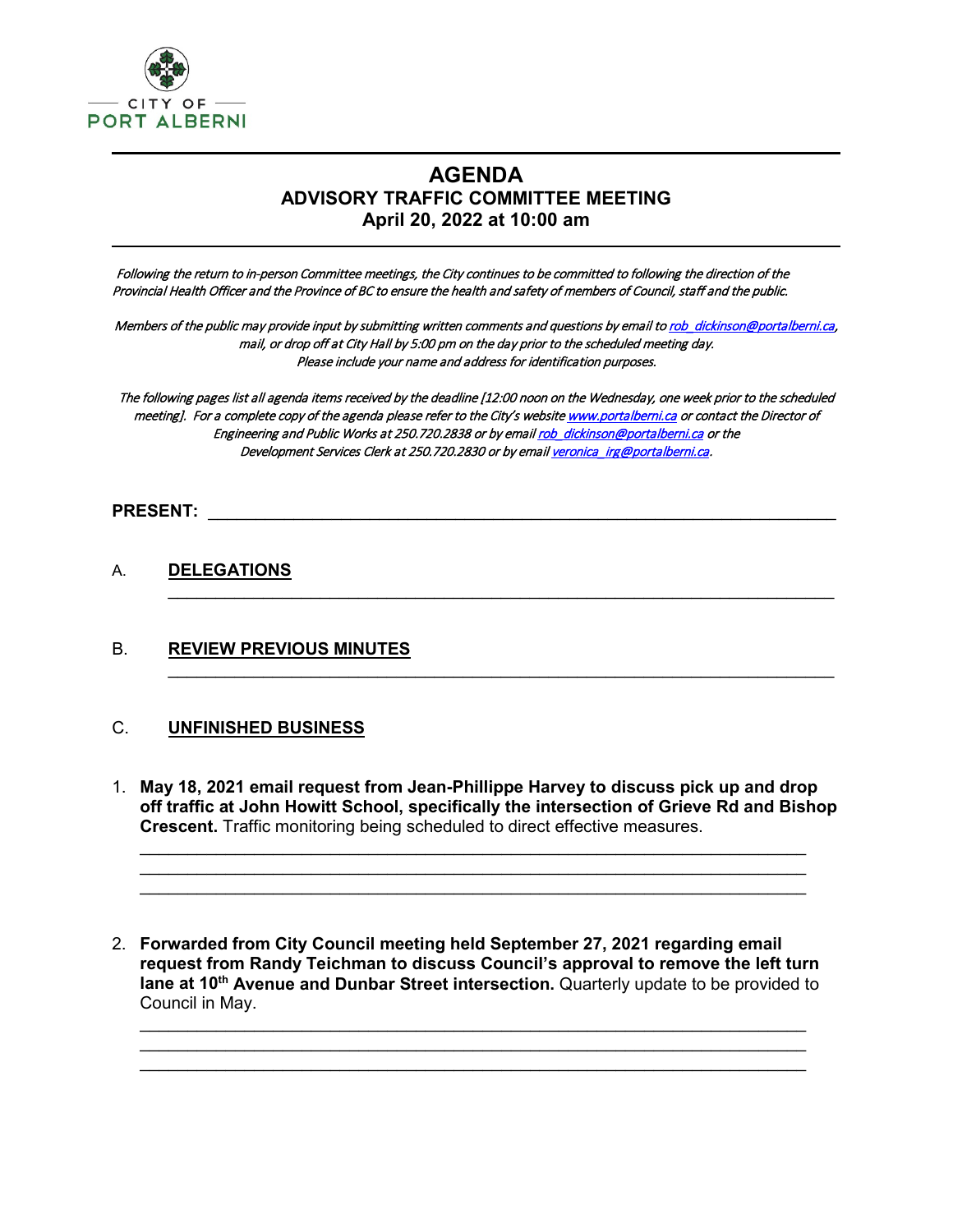

3. **Forwarded from City Council meeting held October 12, 2021 regarding email request from James Powsey to discuss traffic in the neighbourhood of 3rd Avenue, Neill Street and Ship Creek Road.**

 $\_$  , and the set of the set of the set of the set of the set of the set of the set of the set of the set of the set of the set of the set of the set of the set of the set of the set of the set of the set of the set of th  $\_$  , and the set of the set of the set of the set of the set of the set of the set of the set of the set of the set of the set of the set of the set of the set of the set of the set of the set of the set of the set of th \_\_\_\_\_\_\_\_\_\_\_\_\_\_\_\_\_\_\_\_\_\_\_\_\_\_\_\_\_\_\_\_\_\_\_\_\_\_\_\_\_\_\_\_\_\_\_\_\_\_\_\_\_\_\_\_\_\_\_\_\_\_\_\_\_\_\_\_\_\_

4. **Forwarded from City Council meeting held October 12, 2021 regarding email request from Bob Kanngiesser to discuss suggestions to planned upgrades to intersections at Dunbar Street and 10th Avenue and 10th Avenue and Redford Street.**

 $\_$  , and the set of the set of the set of the set of the set of the set of the set of the set of the set of the set of the set of the set of the set of the set of the set of the set of the set of the set of the set of th  $\_$  , and the set of the set of the set of the set of the set of the set of the set of the set of the set of the set of the set of the set of the set of the set of the set of the set of the set of the set of the set of th  $\_$  , and the set of the set of the set of the set of the set of the set of the set of the set of the set of the set of the set of the set of the set of the set of the set of the set of the set of the set of the set of th

## D **NEW BUSINESS**

- **1. Correspondence from the Minister of Transportation, forwarded from City Council meeting held January 17, 2022, regarding options available to municipalities for adopting changes to speed limits.**
- 2. **March 23, 2022 email request from Steven Jones of Lathom Street regarding concerns pertaining to road design for the section above the railway tracks.**  $\_$  , and the set of the set of the set of the set of the set of the set of the set of the set of the set of the set of the set of the set of the set of the set of the set of the set of the set of the set of the set of th

 $\mathcal{L}_\text{max}$  , and the set of the set of the set of the set of the set of the set of the set of the set of the set of the set of the set of the set of the set of the set of the set of the set of the set of the set of the

\_\_\_\_\_\_\_\_\_\_\_\_\_\_\_\_\_\_\_\_\_\_\_\_\_\_\_\_\_\_\_\_\_\_\_\_\_\_\_\_\_\_\_\_\_\_\_\_\_\_\_\_\_\_\_\_\_\_\_\_\_\_\_\_\_\_\_\_\_\_\_\_\_\_\_

 $\mathcal{L}_\text{max}$  , and the set of the set of the set of the set of the set of the set of the set of the set of the set of the set of the set of the set of the set of the set of the set of the set of the set of the set of the

 $\_$  , and the set of the set of the set of the set of the set of the set of the set of the set of the set of the set of the set of the set of the set of the set of the set of the set of the set of the set of the set of th

## **DISCUSSION**